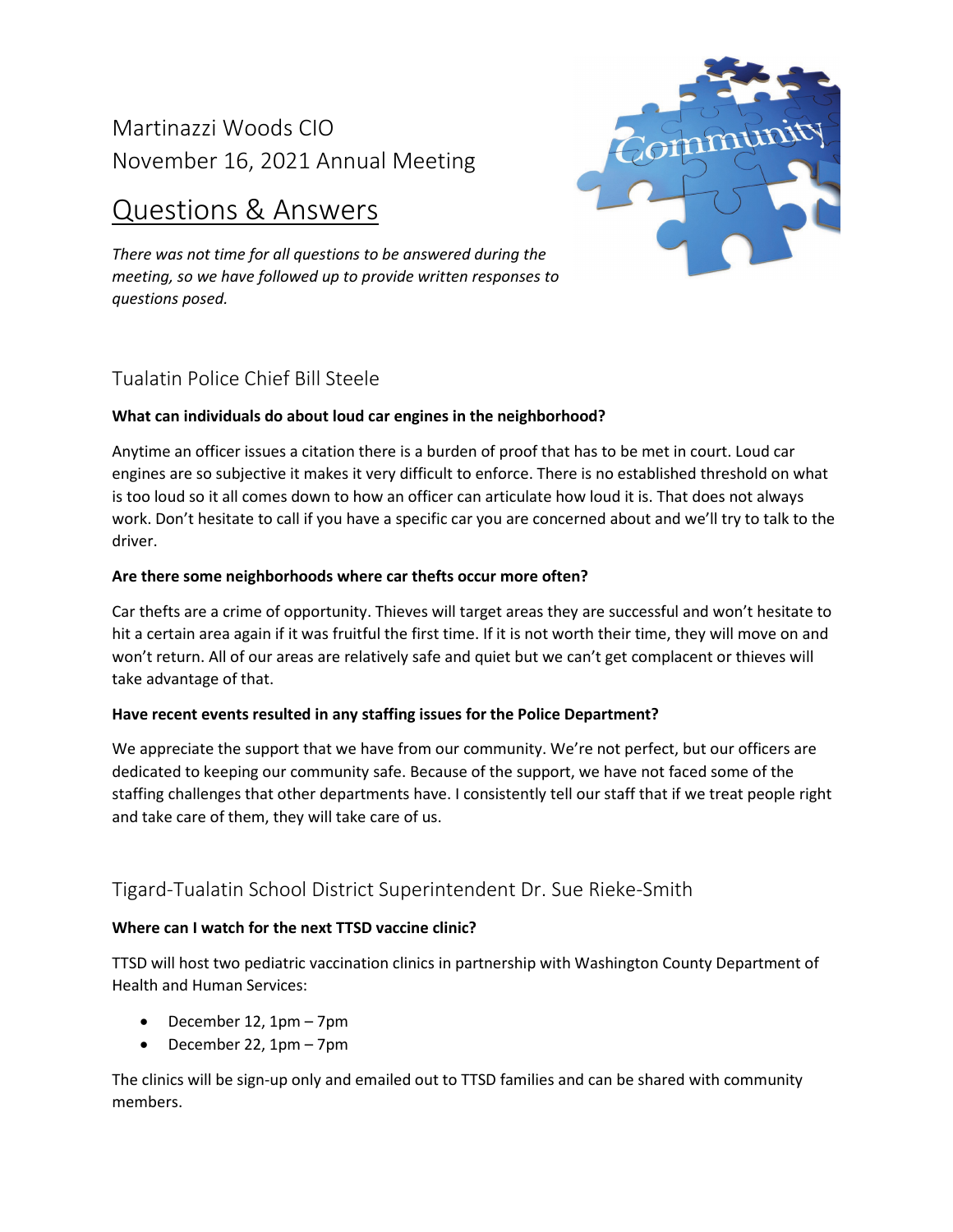#### **Can you share more information about the Caring Closet?**

The Caring Closet provides clothes, shoes, hygiene products and emergency bedding supplies to children in need within the Tigard-Tualatin School District. Each school aged child referred to their school counselor can have one visit to our store in the fall/winter and one visit in the spring for summer clothes.



# Link to Caring Closet website: <https://www.ttsdschools.org/Page/7820>

Donations can be made at the Tigard Grange on Hwy. 99 seven days a week from 8am – 4:30pm. It is located at 13770 SW Pacific Hwy. in Tigard. Check donations are accepted! Please send to TTSD, 6960 SW Sandburg St. Tigard, OR 97223 ATTN: Caring Closet. All donations are tax deductible with tax ID 93- 0572833.

# **How are you dealing with high school students falling behind in foreign language and math? There are no teachers and kids are failing both classes. What is being done to bring the kids or the assessments up to speed?**

All high school students are monitored by school administration and counselors on a quarterly basis to ensure they are on track to complete the courses necessary for graduation in four years. Students who demonstrate difficulty with any coursework receive additional counseling, sessions with their teachers and other adult support and monitoring to ensure they remain on track.

Should students not successfully complete a given course in the first semester, school counselors work with the student to retake the course or continue working on the course content during the second semester. If the course occurs during the second semester, students have the opportunity to retake and/or complete the course content during the summer session with additional adult support.

TTSD purchased a new rigorous formative assessment system for grades K-8 in math and English Language Arts called iReady. These assessments give teachers critical data throughout the year concerning where students are struggling and need additional teaching and practice with the content. This year, every elementary and middle level school has this data posted on their school websites so parents and the community can monitor student progress throughout the year. The high school data dashboards record credit completion, on track for graduation and attendance data for each high school.

# Principal Transportation Engineer Mike McCarthy & Tualatin Police Chief Bill Steele

## **The increase in companies between here and Sherwood has greatly increased semi-trucks. Why aren't**  they using the new 124<sup>th</sup> Street to I-5 as the street sign points out?

We are observing many trucks using  $124<sup>th</sup>$  to I-5. Not all of them, but if you spend time around Grahams Ferry and Day Road you will see the amount of traffic travelling to get to I-5. Trucks on Tualatin-Sherwood Road that need to head north on I-5 are most likely note going to travel miles south to then go north on I-5 from Wilsonville.